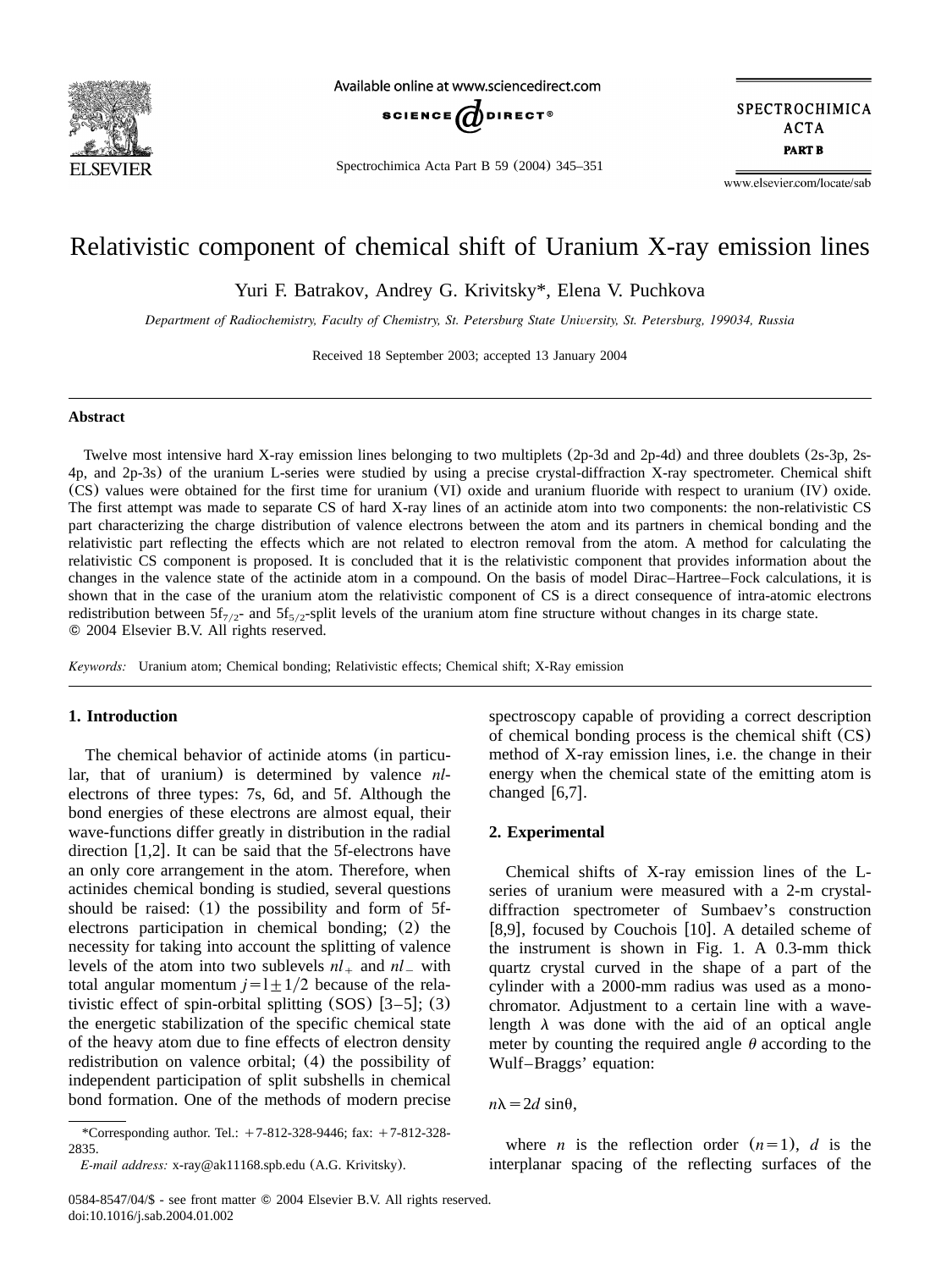<span id="page-1-0"></span>

Fig. 1. X-ray spectrometer:  $(1)$  a focal point;  $(2)$  mirror-equivalence position;  $(3)$  optical angle meter;  $(4)$  quartz monochromator;  $(5)$  sample; (6) rotating cassette; (7) Roentgen tube; (8) collimator; (9) stepmotor-driven micrometer; (10) the lever; and (11) scintillation detector.

monochromator ( $d=1.81674$  Å), and  $\theta$  is the diffraction angle.

Each sample was powdered, mixed with polystyrene powder and pressed into a tablet, 20 mm in diameter. Fluorescent (secondary) X-ray emission of samples was excited by a combination of bremsstrahlung and characteristic (primary) radiations emitted by a vanadium anode of the Roentgen tube operating at 46 kV and 44 mA. The radiation was decomposed with a quartz monochromator, adjusted to the selected X-ray line, and was recorded with the aid of a scintillation detector on the basis of a NaI(Tl) crystal. Line scanning was carried out discretely (18–32 points per line) with different pitch for each line by a turning monochromator on 2– 10 angle seconds with a step-motor-driven micrometer. Line intensity measurements at each point were carried out successively for all samples by their successive introduction into the primary beam. To compensate for optical aberration effects and the effects of external factors, the experiment was repeated many times. The obtained results were averaged.

The mathematical processing of the spectra (determination of the position of the line maximum and of its natural width) included the approximation of experimental data by the convolution of the Lorentzian function describing the true form of the X-ray line and the Gaussian function describing the widening of this line due to the mosaic structure of the monochromator  $[11.12]$ .

An absolute error in the determination of the line shift attains 1 meV, and the relative precision in its determination is  $\frac{\sigma E}{E} \approx 10^{-8}$  (where  $\sigma E$  is the meansquare error in the determination of line energy *E*). The

spectrometer resolution calculated by using the  $K\alpha_1$ -line of tin as the ratio of experimentally observed width of the emission line at half-height  $\Gamma$  to its energy is 10<sup>-5</sup>.

### **3. Theoretical**

It is known that X-ray emission spectra appearing during the transition between the deepest electron levels make it possible to obtain reliable information about the chemical (charge, valence, magnetic, etc.) state of the emitting atom in a molecule or a solid  $[6,7]$  $[6,7]$  $[6,7]$ . CS of hard X-ray emission lines can be applied to evaluate the effective atomic charge  $[13]$  $[13]$  $[13]$ , as a sum of partial contributions of *nl*-valence electrons  $(Q_{nl})$  participating in chemical bond formation. In other words, the perturbation of atomic system during chemical bonding is simulated by the distribution process of valence electron density between the atoms forming a molecular system (or a solid)  $[14]$  $[14]$  $[14]$ . In theory, the CS of the *i*-th X-ray line  $(\delta^{(i)})$  is related to the population of *nl*-valence orbitals by the dependence of the general type:

$$
\delta^{(i)} = f^{(i)}(Q_{nl}),\tag{1}
$$

where  $Q_{nl}$  is the change in the population of  $nl$ -orbitals of the atom with respect to its reference state. For example, in the case of  $(n-1)d$ -transition elements (neglecting the participation of virtual *n*p-electrons in the chemical bond) the expected CS can be written as  $[14]$  $[14]$  $[14]$ :

$$
\delta^{(i)} = C_{ns}Q_{ns} + C_{(n-1)d}Q_{(n-1)d} + Q_{ns}(Q_{ns} - 1)\Delta_{ns}
$$
  
+  $Q_{(n-1)d}(Q_{(n-1)d} - 1)\Delta_{(n-1)d}$   
+  $Q_{ns}Q_{(n-1)d}\Delta_{ns,(n-1)d} + ...$  (1')

where  $C_{ns}$  and  $C_{(n-1)d}$  are the shifts in the X-ray line energy when one *n*s-electron and one  $(n-1)d$ -electron are removed, respectively, from the atom with the chosen reference configuration;  $\Delta_{ns}$ ,  $\Delta_{(n-1)d}$ ,  $(\Delta_{ns, (n-1)d})$  is the change in electrostatic interaction between equivalent (non-equivalent) electrons in the atom when an X-ray quantum is emitted. The  $C$  and  $\Delta$  parameters can be easily calculated by quantum mechanics atomic methods  $[14,15]$  $[14,15]$  $[14,15]$  without the application of any quantum-chemical approximations (e.g. the MO theory). The combination of experimental values of CS of different X-ray lines forms a system of equations Eq. (1). This system makes it possible for most of the light elements (up to 5d) to find the values of  $Q_{nl}$  from the experimental values of  $\delta^{(i)}$  in the 'free atom–free ion' model [[15](#page-6-0)].

For heavy atoms in which prerequisites appear for relatively independent participation of split components of valence orbitals in chemical bonding, it is necessary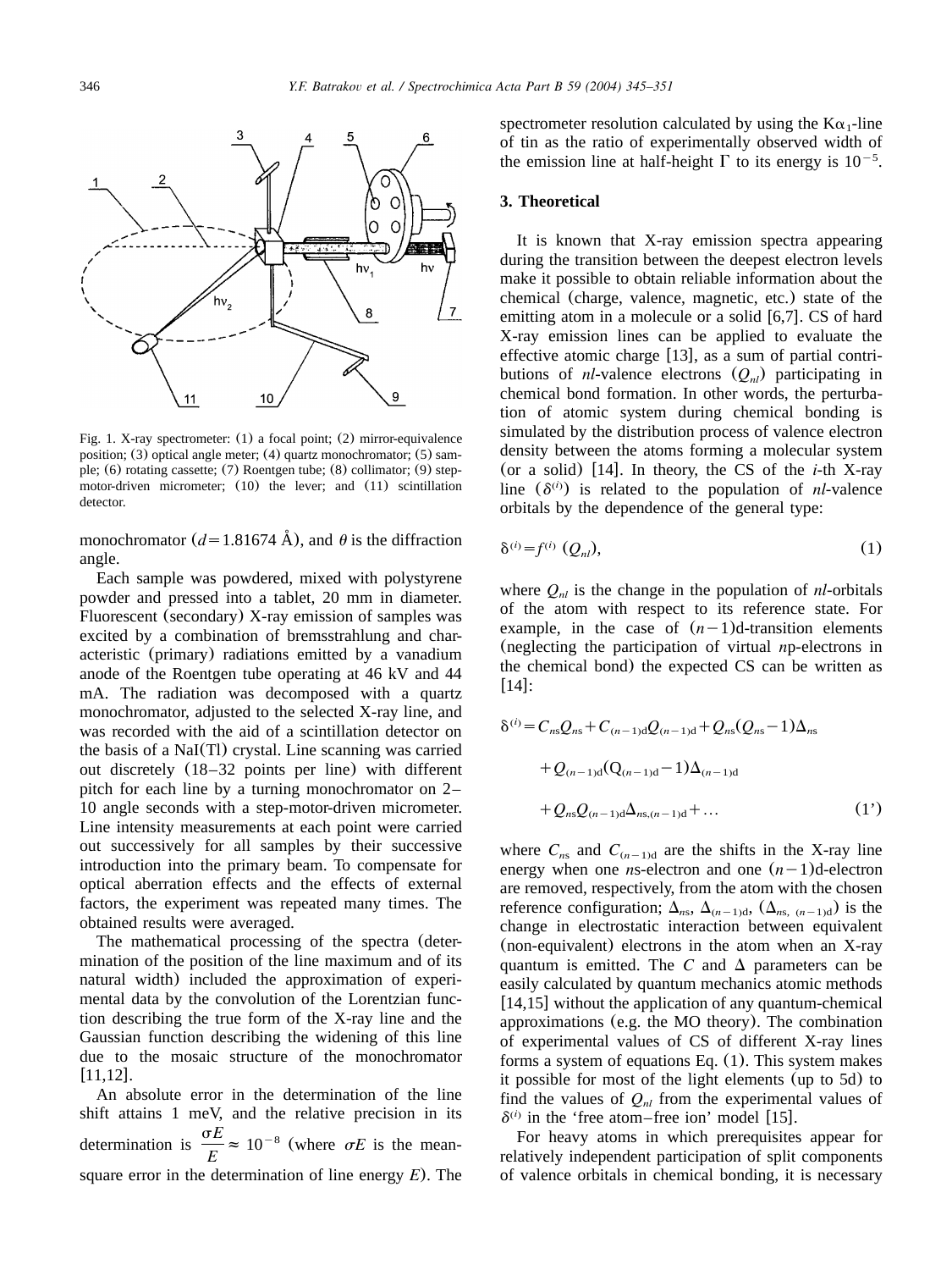to take into account the SOS of valence orbitals:

$$
\delta^{(i)} = f^{(i)}(Q_{nl\pm}).\tag{2}
$$

Then for actinide atoms, the populations of five levels become the CS parameters:

$$
\delta^{(i)} = f^{(i)}(Q_{5f+}, Q_{5f-}, Q_{6d+}, Q_{6d-}, Q_{7s}).
$$
 (2')

However, the system of equations  $(2')$  has no solutions or the solutions have no physical meaning  $[16,17]$  $[16,17]$  $[16,17]$ . We have suggested that this is due to the imperfection of the chemical bond model used. When the valence possibilities of an atom are manifested, in addition to the processes of valence electron density distribution between the chemical bond participants, finer *intraatomic* processes of electron density redistribution probably also takes place between the split valence levels of the heavy atom. In this case, not only the charge nonrelativistic component  $(\delta_{\alpha}^{(i)})$  provides a contribution to the experimental value of CS but also the effects related to changes in the fine structure of valence levels of the atom when its chemical state changes. These may be the effects of redistribution of electron and spin density between the split  $(+)$  and  $(-)$  components of valence 5f- and(or) 6d-orbitals:  $5f_{+} \leftrightarrow 5f_{-}$  and(or)  $6d_{+} \leftrightarrow 6d_{-}$ . It should be noted that these processes in valence orbitals do not change the charge state of the atom and, hence, cannot be taken into account in the system of equations  $(2')$ . However, they can lead to a considerable energetic stabilization of the atomic system. Therefore, their contribution to experimental values of CS for heavy atoms can be considerable. Then the experimentally measured CS can be represented by the sum:

$$
\delta^{(i)} = \delta_Q^{(i)} + \delta_{\text{Rel}}^{(i)}.\tag{3}
$$

The first item of this sum describes the fraction of electron density spent for chemical bond formation. This electron transition from split components of valence orbitals takes place strictly proportional to their statistical weights  $2j+1$ . This item has the following physical sense: the CS of the center of gravity of a multiplet (or a doublet), which includes the *i*-th X-ray line. The value of  $\delta_Q^{(i)}$  can be found from the rule of sums [[18,19](#page-6-0)], e.g. for 2p-3d multiplet of the L-series of uranium:

$$
\delta_Q^{(i)} = \delta(2p-3d) = \frac{9\delta(L\alpha_1) + 5\delta(L\beta_1) + \delta(L\alpha_2)}{15},
$$
  

$$
i = \{L\alpha_1, L\beta_1, L\beta_2\}.
$$
 (4)

The difference between CS of a single line and that of the center of gravity of the multiplet will determine the desired value of the relativistic component of CS.



Fig. 2. Illustration to the calculation of  $L\alpha_1$ -uranium line chemical shift in  $UO_3$  with respect to  $UO_2$ .

For example for  $UL\alpha_1$ -line:

$$
\delta_{\text{Rel}}(L\alpha_1) = \delta(L\alpha_1) - \delta_Q(L\alpha_1)
$$
  
=  $\delta(L\alpha_1) - \delta(2p-3d)$ . (5)

It should be noted that for most compounds with atoms of light elements (excepted some compounds of 3d-elements) the shifts of line contained in one multiplet are approximately equal  $[15,20-27]$  and, therefore,  $\delta^{(i)} \approx \delta^{(i)}_Q$ .

#### **4. Results and discussion**

The most complete information about the state of the atomic system can be obtained from the array of CS of a set of X-ray lines, which is *a pattern* of chemical states of the investigated atom in the multidimensional space of CS. The qualitative comparison of these patterns of atoms in different chemical states with the theoretically calculated patterns for models of chemical bonding process makes it possible to draw conclusions about changes taking place in the valence shell of the atom.

In order to reveal those processes in the atomic system which reflected the relativistic component of CS, spectra were measured and CS values were obtained for the first time for 12 most intensive hard X-ray emission lines of the uranium L-series for uranium (VI) oxide  $UO_3$  and uranium fluoride UF<sub>4</sub> with respect to uranium (IV) oxide  $UO<sub>2</sub>$  (Fig. 2). Experimental results are given in [Table 1.](#page-3-0) For the same compounds, CS of centers of gravity of two multiplets (2p-3d and 2p-4d) and three doublets (2s-3p, 2s-4p, and 2p-3s) were calculated from Eq. (4). After this, according to Eq. (3), relativistic components of CS of lines contained in these multiplets (doublets) were singled out. On the basis of the obtained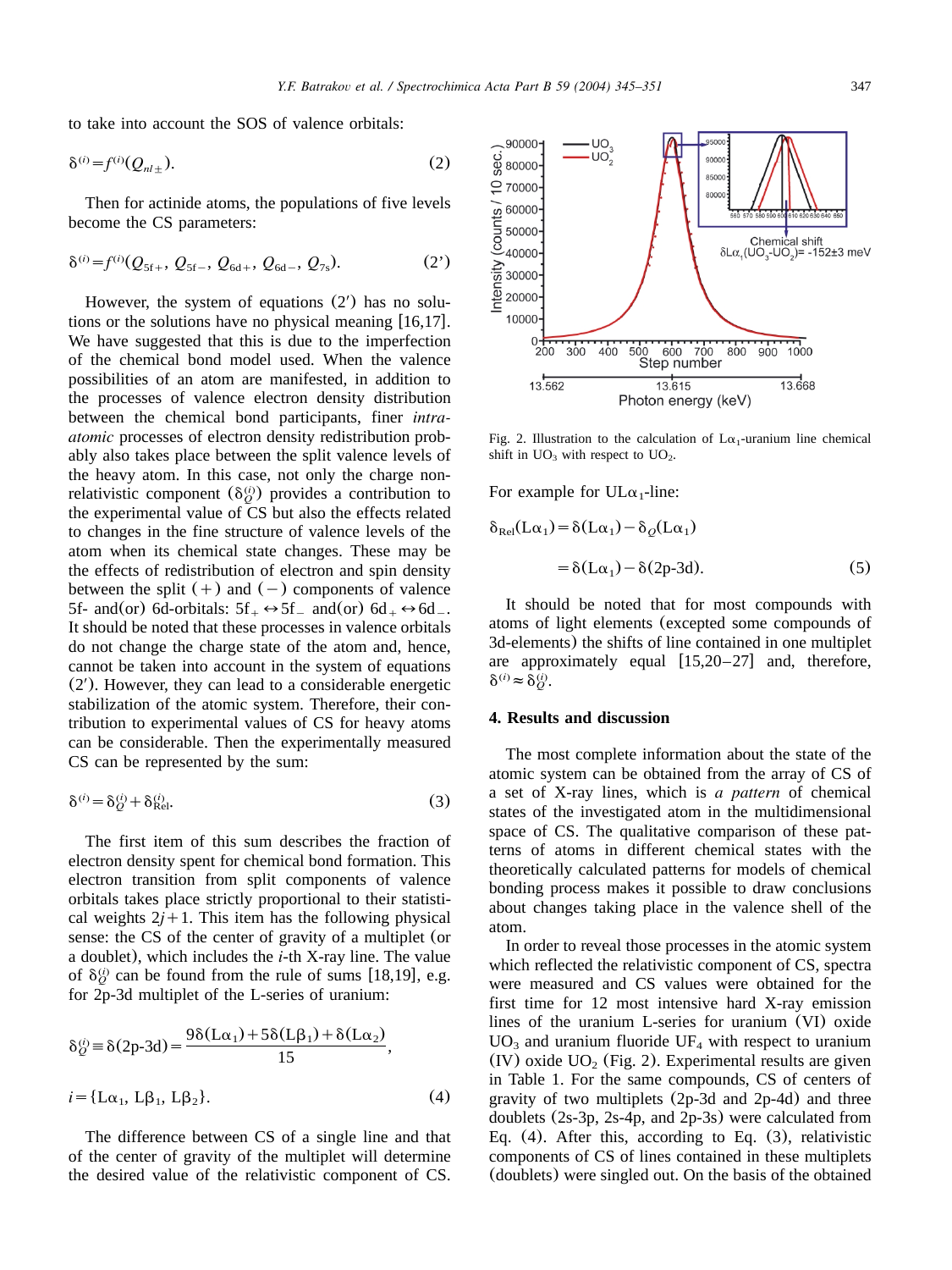<span id="page-3-0"></span>

| Table 1           | calculated on their basis |                             |                             |                         |                             | Chemical shifts ( $\delta$ , in meV) of 12 X-ray emission lines of the uranium L-series for UF <sub>4</sub> and UO <sub>3</sub> with respect to UO <sub>2</sub> and chemical shifts of the centers of gravity of multiplets (doublets) |                        |                       |                       |                         |                       |                         |
|-------------------|---------------------------|-----------------------------|-----------------------------|-------------------------|-----------------------------|----------------------------------------------------------------------------------------------------------------------------------------------------------------------------------------------------------------------------------------|------------------------|-----------------------|-----------------------|-------------------------|-----------------------|-------------------------|
| Multiplet<br>line | $2p-3d$                   |                             |                             | $2p-4d$                 |                             |                                                                                                                                                                                                                                        | $2s-3p$                |                       | $2s-4p$               |                         | $2p-3s$               |                         |
|                   | $L\alpha_1$               | $L\alpha_2$                 | $L\beta_1^{\ a}$            | $L\beta_2$              | $L\beta_{15}$               | $L\gamma_1$                                                                                                                                                                                                                            | $L\beta_4^{\ b}$       | $L\beta_3^{\ b}$      | $L\gamma_3^{\ b}$     | $L\gamma_2^{\ b}$       | $L^{b}$               | $L\eta^b$               |
| Transition        | $3d_+ \rightarrow 2p_+$   | $3d_{-} \rightarrow 2p_{+}$ | $3d_{-} \rightarrow 2p_{-}$ | $4d_+ \rightarrow 2p_+$ | $4d_{-} \rightarrow 2p_{+}$ | $4d_{-} \rightarrow 2p_{-}$                                                                                                                                                                                                            | $3p - \rightarrow 2s$  | $3p_+ \rightarrow 2s$ | $4p_+ \rightarrow 2s$ | $4p_{-} \rightarrow 2s$ | $3s \rightarrow 2p_+$ | $3s \rightarrow 2p_{-}$ |
| Error             | $\pm 3$                   | $\pm$ 3                     | ±4                          | $\pm 3$                 | ±5                          | ±4                                                                                                                                                                                                                                     | $\pm 6$                | $\pm 6$               | $\pm 6$               | ±4                      | $\pm 6$               | ±7                      |
| UO <sub>2</sub>   | $\Omega$                  | $\overline{0}$              | $\overline{0}$              | $\Omega$                | $\mathbf{0}$                | $\Omega$                                                                                                                                                                                                                               | $\Omega$               | $\overline{0}$        | $\Omega$              | $\Omega$                | $\overline{0}$        | $\overline{0}$          |
| UO <sub>3</sub>   | $-152$                    | $+88$                       | $+43$                       | $-85$                   | $+44$                       | $-1$                                                                                                                                                                                                                                   | $+15$                  | $-169$                | $-97$                 | $+5$                    | $-63$                 | $-102$                  |
|                   | $\delta(2p-3d) = -71$     |                             |                             | $\delta(2p-4d) = -48$   |                             |                                                                                                                                                                                                                                        | $\delta(2s-3p) = -108$ |                       | $\delta(2s-4p) = -63$ |                         | $\delta(2p-3s) = -76$ |                         |
| $UF_4$            | $-28$                     | $-38$                       | $-13$                       | $+6$                    | $-32$                       | $-7$                                                                                                                                                                                                                                   | $-38$                  | $-85$                 | $-28$                 | $-14$                   | $-20$                 | $-40$                   |
|                   | $\delta(2p-3d) = -24$     |                             |                             | $\delta(2p-4d) = -1$    |                             |                                                                                                                                                                                                                                        | $\delta(2s-3p) = -69$  |                       | $\delta(2s-4p) = -23$ |                         | $\delta(2p-3s) = -27$ |                         |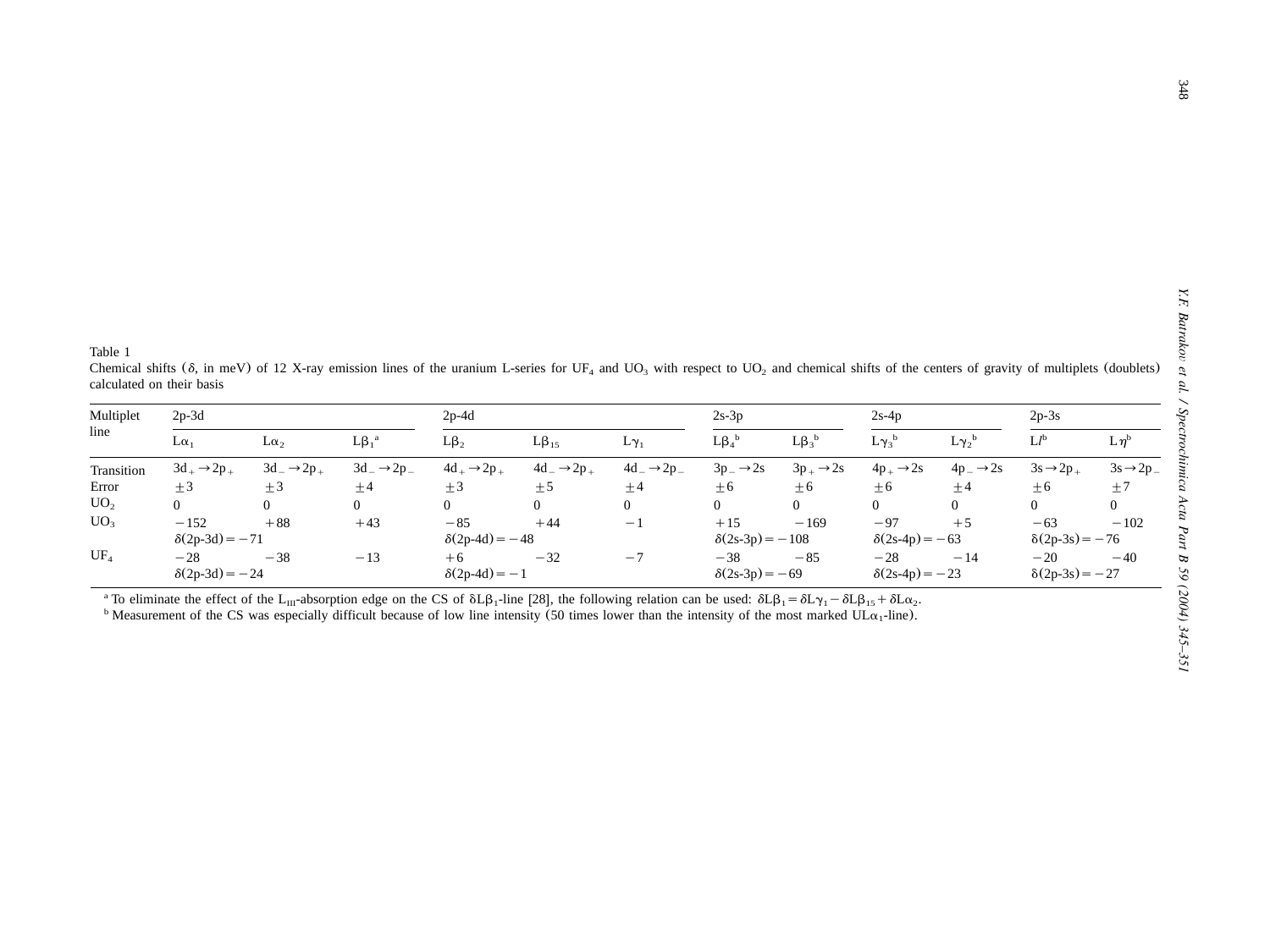Table 2 Partial values of effective charges (in units of electron charge) of 5f- $(Q_{5f})$  and 6d- $(Q_{6d})$  orbitals on uranium atom in uranium (VI) oxide and uranium fluoride (with respect to uranium (IV) oxide)

| Effective charge | $Q_{5f}$ | $\varrho_{\scriptscriptstyle\rm dd}$ | $\Sigma Q = Q_{\rm sf} + Q_{\rm 6d}$ |
|------------------|----------|--------------------------------------|--------------------------------------|
| Error            | $+0.03$  | $+0.12$                              | $+0.12$                              |
| UO <sub>2</sub>  |          |                                      |                                      |
| UO <sub>3</sub>  | $+0.25$  | $+0.28$                              | $+0.53$                              |
| UF <sub>4</sub>  | $+0.14$  | $+0.45$                              | $+0.59$                              |
|                  |          |                                      |                                      |

data by excluding the relativistic component of the CS, we calculated the *partial values of the effective charges* of 5f-  $(Q_{5f})$  and 6d-orbitals  $(Q_{6d})$  on the uranium atom (Table 2). It can be seen that quite expected data are obtained: the values of  $Q_{5f}$  and  $Q_{6d}$  are positive. The charges on the uranium atom  $(\Sigma Q)$  in UO<sub>3</sub> and UF<sub>4</sub> commensurable and are greater then in  $UO<sub>2</sub>$ , which corresponds to general concepts about electronegativety of bond partners.

It is of interest to compare relativistic and nonrelativistic components of two pairs of compounds:  $UF_4$ – $UO_2$  and  $UO_3$ – $UO_2$ . It is evident that in the former case only the charge on the atom changes and in the latter case not only the charge but also *the valence state* of uranium atom changes from IV to VI. As can be seen in Fig. 3 in which relativistic patterns are shown, there is a drastic qualitative and quantitative difference in the behavior of  $\delta_{\text{Rel}}^{(i)}$  for the pairs  $UF_4-UO_2$  and  $UO<sub>3</sub>$ – $UO<sub>2</sub>$ . The pattern of change in the uranium valence state  $(UO_3-UO_2)$  differs fundamentally from that only for charge change  $(UF_A-UO_2)$ , although both these processes concern only valence orbitals of the atom. On passing to the non-relativistic (charge) case, the processes in split components of uranium valence orbitals  $(5f \text{ and/or } 6d)$  are leveled out. As can be seen from Fig. 4, qualitative differences in two processes disappear. Now shifts reflect only the change of charge on the uranium atom and, as our Dirac–Hartree–Fock (DHF) calculation of  $C_{5f}$ - and  $C_{6d}$ -parameters shown, the nonrelativistic patterns for the pairs  $UF_4$ – $UO_2$  and  $UO_3$ –  $UO<sub>2</sub>$  are qualitatively identical with the patterns of the removal of one electron from  $5f-(C_{5f})$  or  $6d-(C_{6d})$ uranium orbital to infinity.

On the basis of the above facts and considerations, it can be concluded that the relativistic component of CS of hard X-ray emission lines provides an information about the change in the valence state of the atom in a compound. To elucidate the effects in the valence region of the uranium atom, which lead to the formation of the relativistic component of CS, we have carried out the theoretical DHF calculation of changes in energy of uranium L X-Ray lines during the following relativistic processes:

- 1. removal of one U  $5f_{5/2}$ -electron  $(5f_{-} \rightarrow \infty);$
- 2. removal of one U  $5f_{7/2}$ -electron  $(5f_{+} \rightarrow \infty);$

 $\frac{1}{3}$  Relativistic component of CS (meV)<br> $\frac{1}{3}$  events are events of  $\frac{1}{3}$  events of  $\frac{1}{3}$  $UO_{3}$ -UO<sub>2</sub> UF,-UO  $\alpha$ <sub>2</sub>  $\alpha$  $\overline{\beta}_4$  $\beta_{1}$  $\beta_{2}$  $\beta_{15}$  $\beta_3$  $\gamma_1$  $\gamma_{3}$  $\gamma_{2}$ η X-ray emission L-line of uranium atom

Fig. 3. Relativistic patterns of transitions with change in the valence state of the atom  $(UO_3 \leftarrow UO_2)$  and with a change only in the charge on the atom  $(UF_4 \leftarrow UO_2)$ .

- 3. removal of one U  $6d_{3/2}$ -electron  $(6d_{\cdot} \rightarrow \infty);$
- 4. removal of one U  $6d_{5/2}$ -electron  $(6d_{+} \rightarrow \infty);$
- 5. transition of one electron from U  $5f_{5/2}$  to U  $5f_{7/2}$ orbital  $(5f - 5f + )$ ; and
- 6. transition of one electron from U  $6d_{3/2}$  to U  $6d_{5/2}$ orbital  $(6d_-\rightarrow 6d_+)$ .

The change in energy of the X-ray line  $n'l' \rightarrow n''l''$ (i.e. theoreticalCS) when the uranium atom passes from the initial configuration [Rn]  $5f^{1.5}_{-}5f^{1.5}_{+}6d^{1}_{-}6d^{0}_{+}7s^{2}$  into

Fig. 4. Non-relativistic (charge) patterns of transitions with change in the valence state of the atom  $(UO_3 \leftarrow UO_2)$  and with a change only in the charge on the atom  $(UF_4 \leftarrow UO_2)$ .

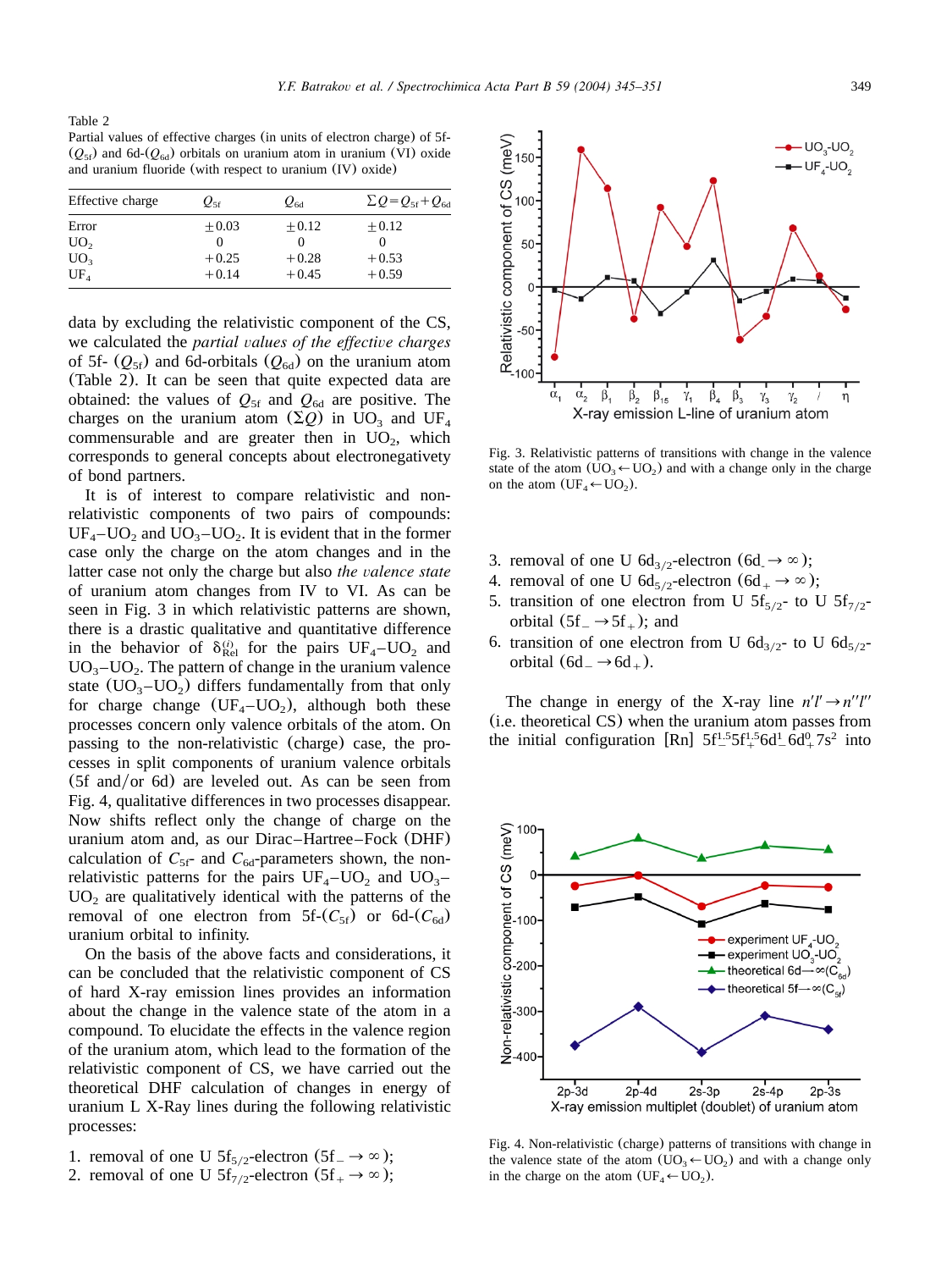<span id="page-5-0"></span>

Fig. 5. Comparison of experimental relativistic pattern for the  $UO_3 \leftarrow UO_2$  transition with theoretical patterns for: (1) removal of one U5f<sub>5/2</sub>-electron (5f<sub>-</sub> $\rightarrow \infty$ ); (2) removal of one U5f<sub>7/2</sub>-electron  $(5f<sub>+</sub> \rightarrow \infty)$ ; (3) transition of one electron from U5f<sub>5/2</sub> to U5f<sub>7/2</sub> orbital  $(5f - 5f +)$ ; (4) transition of one electron from U6d<sub>3/2</sub> to  $U6d_{5/2}$ -orbital  $(6d_{-} \rightarrow 6d_{+})$ .

the final configuration was calculated from the equation:

$$
\Delta E_{n'l'\to n''l''} = [E(\overline{n'l'}) - E(\overline{n''l''})]^{\text{final}} - [E(\overline{n'l'}) - E(\overline{n'l''})]^{\text{initial}}
$$
\n(6)

where  $E(nl)$  is the total DHF-energy of an atom with a vacancy on the inner *nl*-shell.

In Fig. 5, the results of CS calculations of a series of uranium L X-Ray lines for the processes in the valence region of the atom (in other words, the pattern of theoretical models of chemical bonding in actinides) are compared with the values of  $\delta_{\text{Rel}}^{(i)}$  (*i* = {UL $\alpha_1$ , UL $\alpha_2$ , UL $\beta_1$ , UL $\beta_2$ , UL $\beta_3$ , UL $\beta_4$ , UL $\beta_{15}$ , UL $\gamma_1$ , UL $\gamma_2$ , UL<sub> $\gamma_3$ </sub>, UL*l*, UL<sub> $\eta$ </sub>}) for UO<sub>3</sub> with respect to UO<sub>2</sub> from experimental data. The removal of one electron from the  $5f_{+}$ - or  $5f_{-}$ - orbital leads to a great negative shift of all investigated lines  $(-500 \text{ meV} < \delta^{(i)} < -150$ meV). The removal of one electron from the  $6d_{+}$ - or 6d \_-orbital leads to a slight positive shifts of all investigated lines  $(+50 \text{ meV} < \delta^{(i)} < +80 \text{ meV})$ . Moreover, CS of different lines does not differ greatly. The relativistic transition of one electron from U6d<sub>-</sub>- to U6d<sub>+</sub>subshell is represented by a more complex pattern. However, energy shifts of all lines are positive (from  $+$ 1 meV for the UL $\beta_1$ -line to +86 meV for the UL $\beta_{15}$ line). Fig. 5 shows that only the relativistic electron transition from U5f<sub>-</sub> to U5f<sub>+</sub>-subshell  $(5f - \rightarrow 5f +)$  is in good agreement with experiment. Complex variations of CS of different lines are observed: from  $-127$  meV for the UL $\alpha_1$ -line to +177 meV for the UL $\alpha_2$ -line.

This behavior is demonstrated by the relativistic components of experimental CS of X-ray emission uranium lines for  $UO_3$  with respect to  $UO_2$ . This coincidence of patterns suggests that *the intra-atomic relativistic*  $U5f_{+} \leftrightarrow U5f_{-}$  *transition* is possible.

#### **5. Conclusion and outlook**

On the basis of the above experiments and calculations it can be concluded that the relativistic component of CS is determined by the intra-atomic relativistic redistribution between split  $5f_{-}$ - and  $5f_{+}$ -orbitals of uranium atom fine structure when its valence state is changed. Its analogue is to a certain extent the nonrelativistic Th6d  $\leftrightarrow$  Th5f transition in thorium compounds with which the beginning of 5f-levels filling in the actinides series is related  $[16]$  $[16]$  $[16]$ . It may be suggested that the  $U5f_+ \leftrightarrow U5f_-$  transition is *a fine energetic tuning* to specific chemical state. Apart from the SOS effect it is of interest to investigate the effect of 'felements contraction' and finally to consider the evolution of relativistic effects on chemical properties of atoms in the Th,  $U$ ,  $Np$  – series.

Hence, we have shown that uranium chemical bonding (possibly, also that of other actinides) includes two processes:

- 1. *Inter-atomic distribution* of valence electron density between chemical bond participants. In other words, the non-relativistic removal of electrons from split valence orbitals is proportional to their statistical weights. This process leads to the appearance of the charge component of CS, which is the CS of the center of gravity of the whole multiplet.
- 2. Relativistic *intra-atomic redistribution* of electron density between split  $5f_{-}$ - and  $5f_{+}$ -components of uranium atom fine structure. This process does not change the charge on the uranium atom and is reflected in relativistic component of CS.

An important problem also arises about the correlation of these two processes: distribution and redistribution of electron density on valence levels of the actinide atom during the chemical bonding.

#### **Acknowledgments**

The authors wish to express appreciations to Prof. Dr Ilya I. Tupitsyn for his kind help with DHF programs and Dr Roman V. Bogdanov for stimulating discussions of the paper. This work was carried out with the financial support of the St. Petersburg Government – grant PD 03-1.3-182.

### **References**

[1] J.J. Katz, G.T. Seaborg, L.R. Morss, 2nd ed, The Chemistry of the Actinide Elements, 2, Chapman and Hall, New York, 1986, pp. 1131–1165.